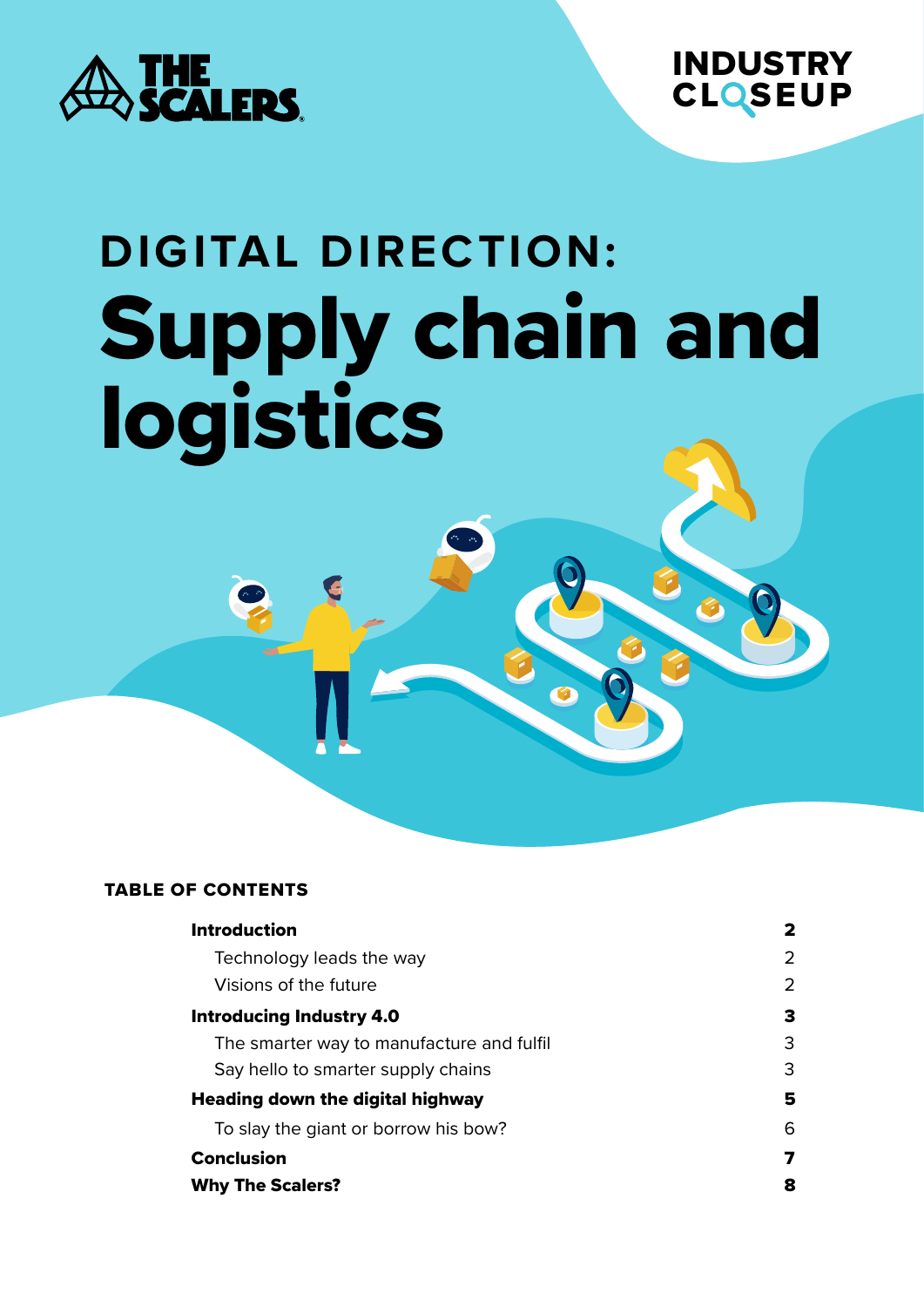<span id="page-1-0"></span>

## Introduction

Supply chain and logistics operations have evolved significantly thanks to recent advancements in technology. And, these improvements will likely continue for many years to come. The enormous growth of online shopping — exacerbated by the Covid-19 pandemic — has led to wide-scale digital transformation of the sector. Due in large part to major players such as Amazon and Alibaba, logistics companies have been and continue to be pushed to become faster, more efficient, and more versatile.

#### Technology leads the way

Following other industries into the digital revolution, there's been adoption of new technologies for both external and internal processes — as well as culture changes as leaders grasp the need to stay competitive in a new frontier.



**65% of logistics and supply chain executives say** it's necessary to update existing models and add flexibility to business operations in order to:



### Visions of the future

With autonomous vehicles and drone technology, the space will change dramatically as visions resembling science fiction become a reality. However, this isn't a long way off or merely conceptual. As an example, **self-driving technologies are now being adapted for the trucking sector due to the ongoing shortage of drivers**. Additionally, Peloton has been working on a truck platooning system that may help companies reduce operational costs.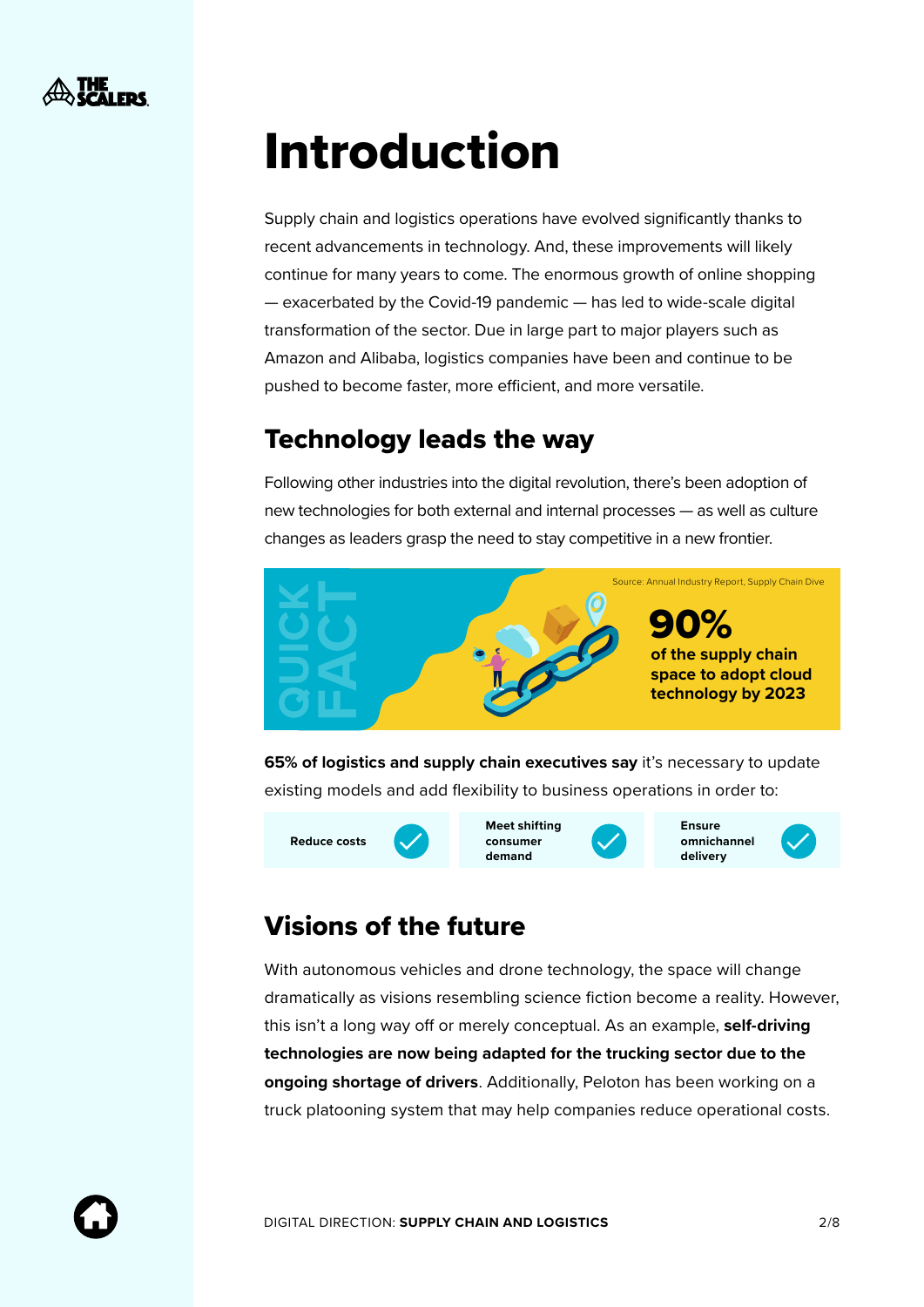<span id="page-2-0"></span>

## Introducing Industry 4.0

A fourth industrial revolution has begun to emerge. One of the biggest disruptors to traditional freight and logistics, **smart manufacturing is transforming the way in which supply chain and logistics businesses operate**, centred around:



### The smarter way to manufacture and fulfil

While every company and organisation operating today is different, they all face the same challenge — the need for interconnectivity and access to realtime insights across processes, partners, products, and people.



**SMART MANUFACTURING MARRIES...** 

**... TO CREATE A MORE CONNECTED ECOSYSTEM FOR COMPANIES THAT FOCUS ON MANUFACTURING AND SUPPLY CHAIN.** 

#### Say hello to smarter supply chains

Digital transformation of supply chains is proven to drive growth, mitigate risk, and optimise costs, but requires strong alignment between business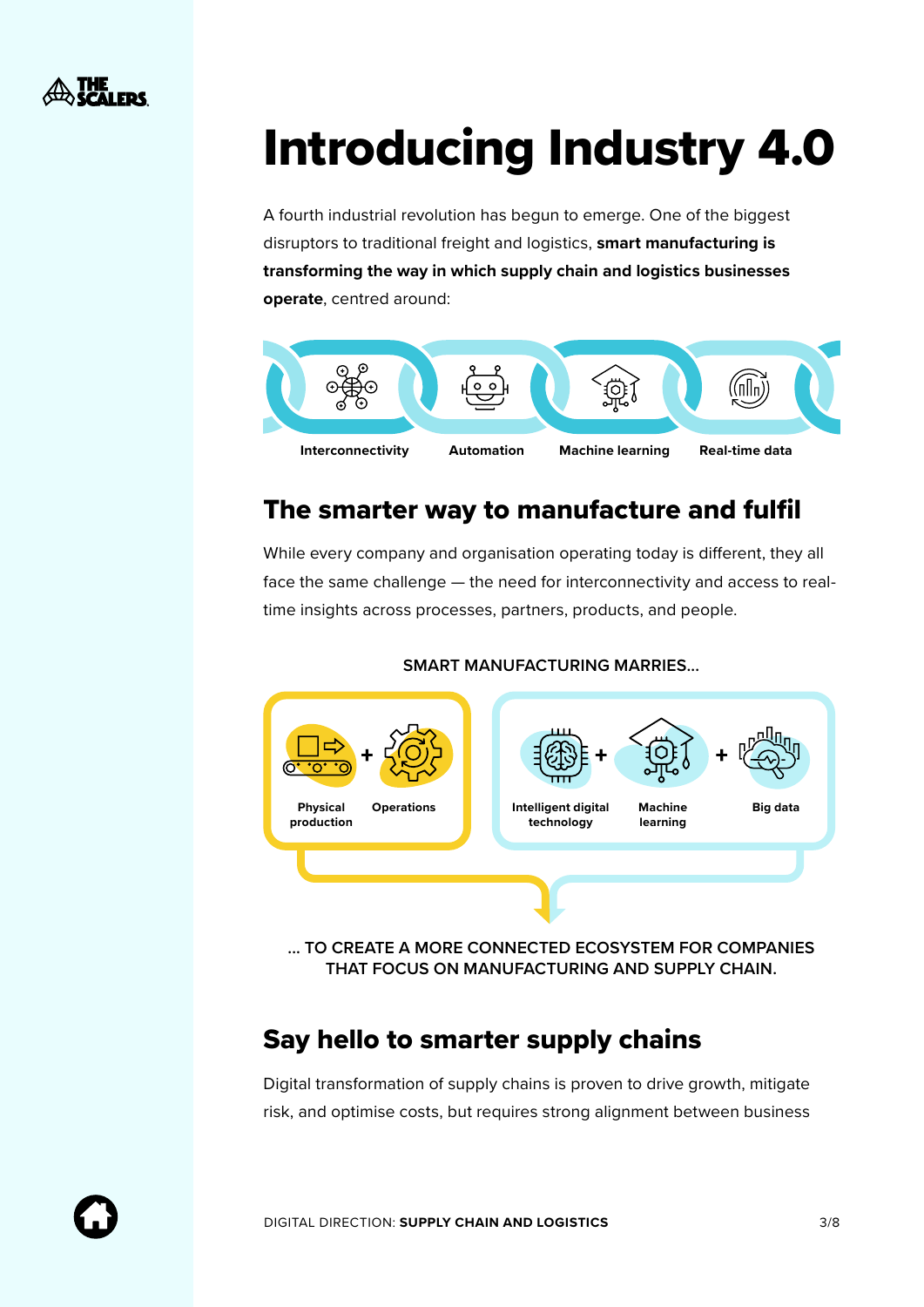

and your supply chain strategy to succeed. The team is stronger and more collaborative as a result of embracing this evolution. How? **Leveraging real-time data and analytics helps operators, managers, and executives to make better decisions** while managing day-to-day responsibilities.

Predictive analytics, connected machinery, and automation allows organisations to address maintenance and supply chain issues before they metastasise.

#### Embracing Industry 4.0 allows organisations to:



power of real-time insights

by optimising all aspects of operations through the



It's the smarter way to manage supply chain and logistics

[Source: Harvard Business Review](https://hbr.org/sponsored/2021/08/how-disruption-accelerated-digital-supply-chain-transformation)

#### **ACCELERATED TRANSFORMATION: A TESCO CASE STUDY**

By reacting to the pandemic with positive change, many enterprises accelerated the digitalisation of their customer and supply-chain interactions by several years.

When the pandemic began in the early months of 2020, Tesco — one of the largest British supermarket brands — was facing unforeseen challenges. It had been classified as an 'essential' retailer, and as a result its stores faced a huge increase in visitation alongside an unprecedented rise in demand for online shopping.

In response, they doubled capacity for online orders to over 1.5m a week. They opened an urban fulfilment centre, a small automated warehouse, within every capable store. Their online sales increased 72% during the pandemic, but they could have easily missed the opportunity had they not risen to the challenge. Many enterprises accelerated the digitalisation of their customer and supply-chain interactions by as much as three to four years.

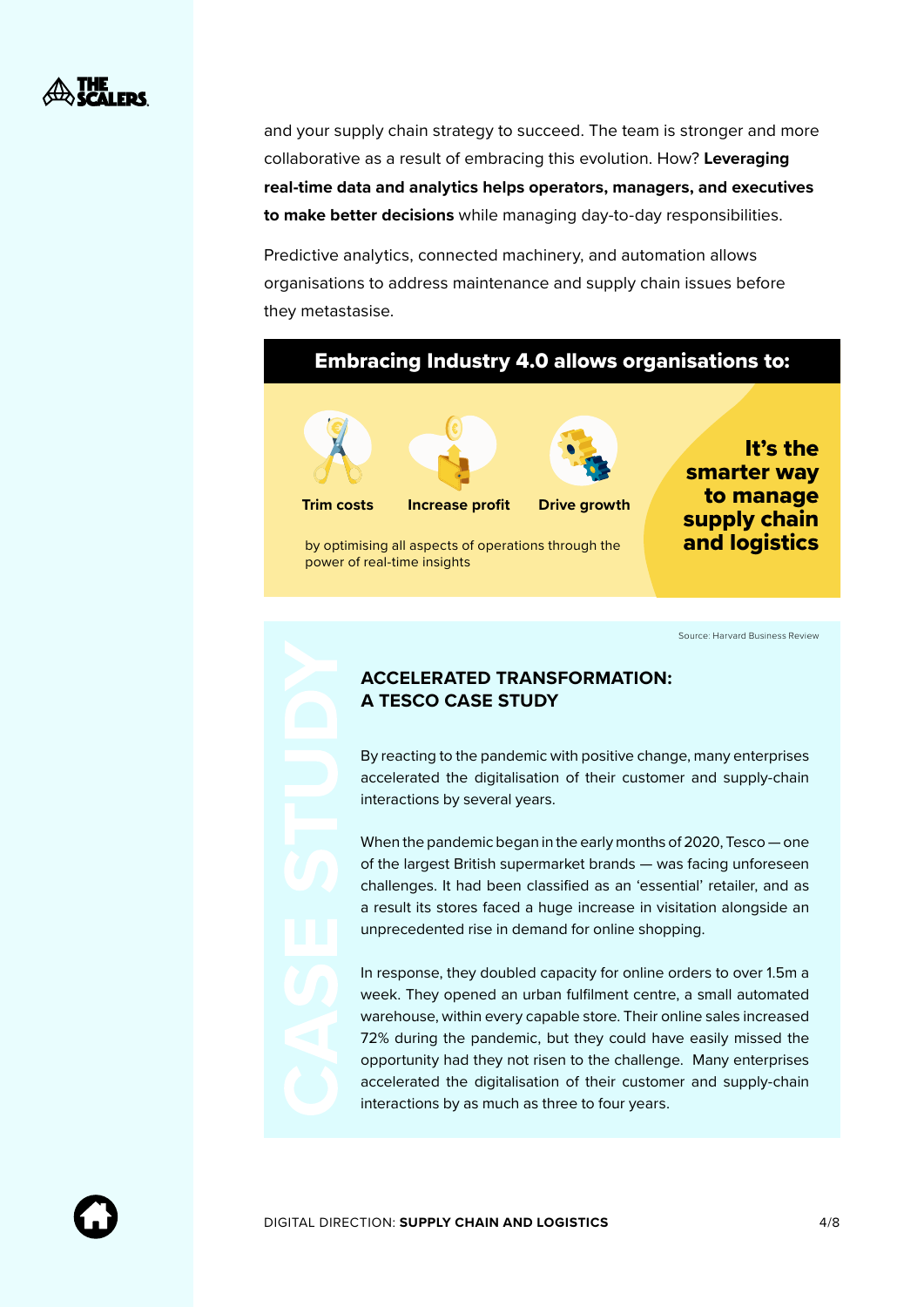## <span id="page-4-0"></span>Heading down the digital highway

To arrive at 'destination digital first' organisations can't remain static. However, there's no evidence to suggest that the supply chain and logistics industry is staying still — though change isn't occurring at the same rate as in other spaces. We've identified four key facilitators of digital transformation in the sector that will help shape the space in the years ahead.

> **of organisations say they haven't yet begun to build the roadmap for supply**  Over 50% [Source: Supply Chain Digital Transformation, Gartner](https://www.gartner.co.uk/en/supply-chain/insights/supply-chain-digital-transformation)

> > **chain transformation**



### Smart Automation

In the new wave of digitalisation sweeping through sectors, automation is a key component. Analysts predict that by 2026, the market is forecast to be approximately €9bn, with software representing nearly €7.3bn. With diversified IOT (Internet of Things) coming to the fore in leading supply chain practices, this is made possible.

The IOT is being used extensively in data collection for **fleet management, driver-behaviour analysis, route optimisation, real-time location tracking**, and monitoring storage conditions.

### 2 Artificial Intelligence (AI) and Machine Learning (ML)

When the business is generating masses of data, it requires highly capable technical infrastructure in place to leverage it properly. By embedding AI and ML into their existing operation, **leading**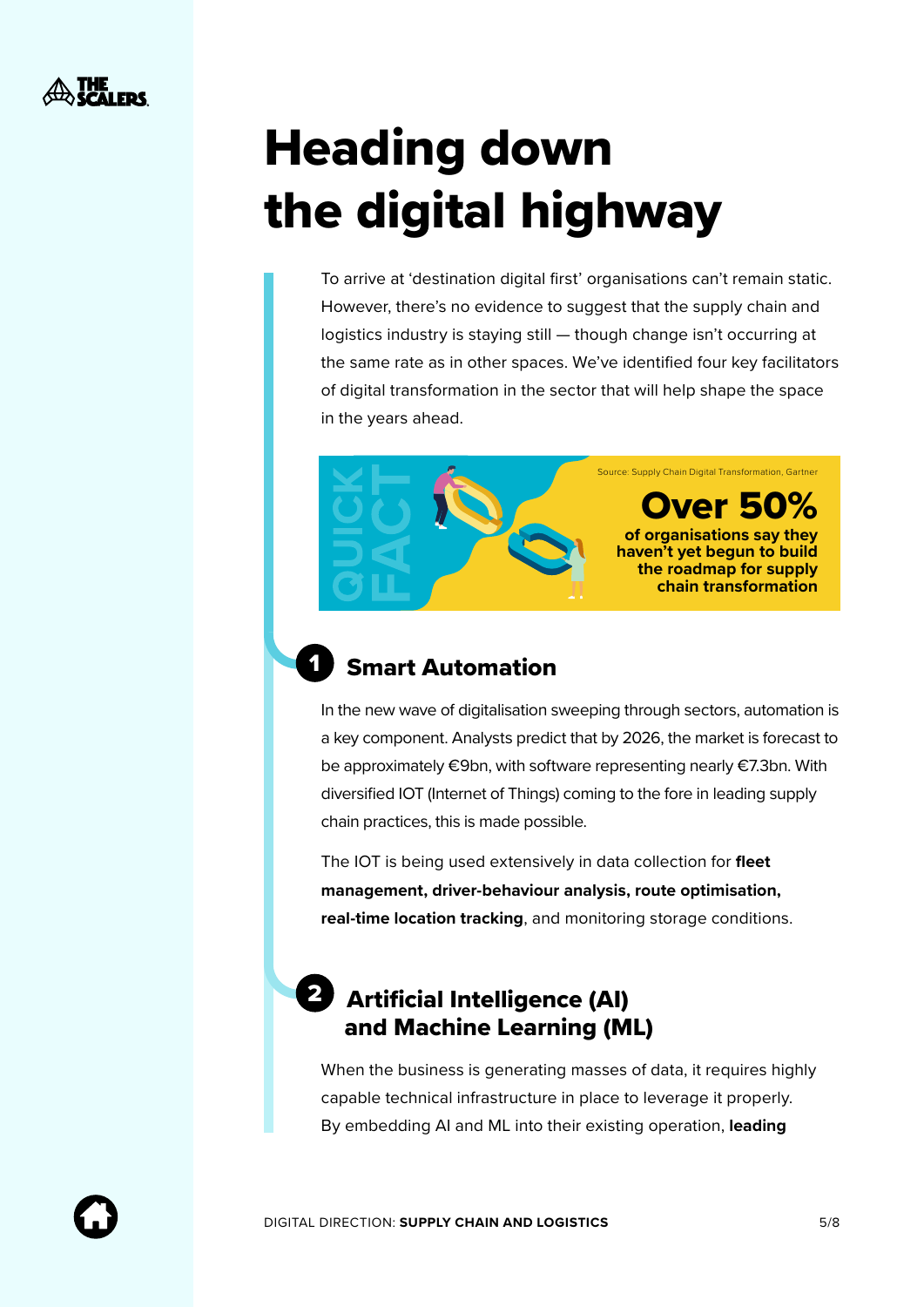<span id="page-5-0"></span>

#### **supply chain players have achieved new levels of efficiency and effectiveness**.

AI when in sync with machine learning can make route planning and scheduling decisions, for example, in a millisecond that would take significantly longer if handled by a human. Additionally, with total automation emerging as the final destination for supply chain and logistics, AI and ML are a must have for anyone who wants to remain in play.

#### Blockchain technology 3

Blockchain is a transformational technology that may prove to be instrumental in wholescale changes in the sector across a wide spectrum of services due to its decentralised nature.

For businesses that want to **improve shipment visibility and increase trust within the sale and transportation of global cargo**, blockchain tech provides secure data distribution and validation technology.

### Connected and autonomous vehicles 4

On-board GPS, driver drowsiness detection, and fuel level sensors are already a reality in the logistics space. However, continued **technological advancement is expected to give rise to unmanned delivery solutions** such as drones, aimed at automating short-haul delivery services and facilitating same-day delivery to remote areas.

Eventually, truck drivers will be replaced by self-driving vehicles. Once this type of technology has been perfected, it will provide a safer solution due to the elimination of human error.

### To slay the giant or borrow his bow?

Embracing digitalisation helps organisations to build resilience in the face of disruption waves caused by giants like Amazon — enhancing competitiveness. Amazon in particular has optimised supply chain and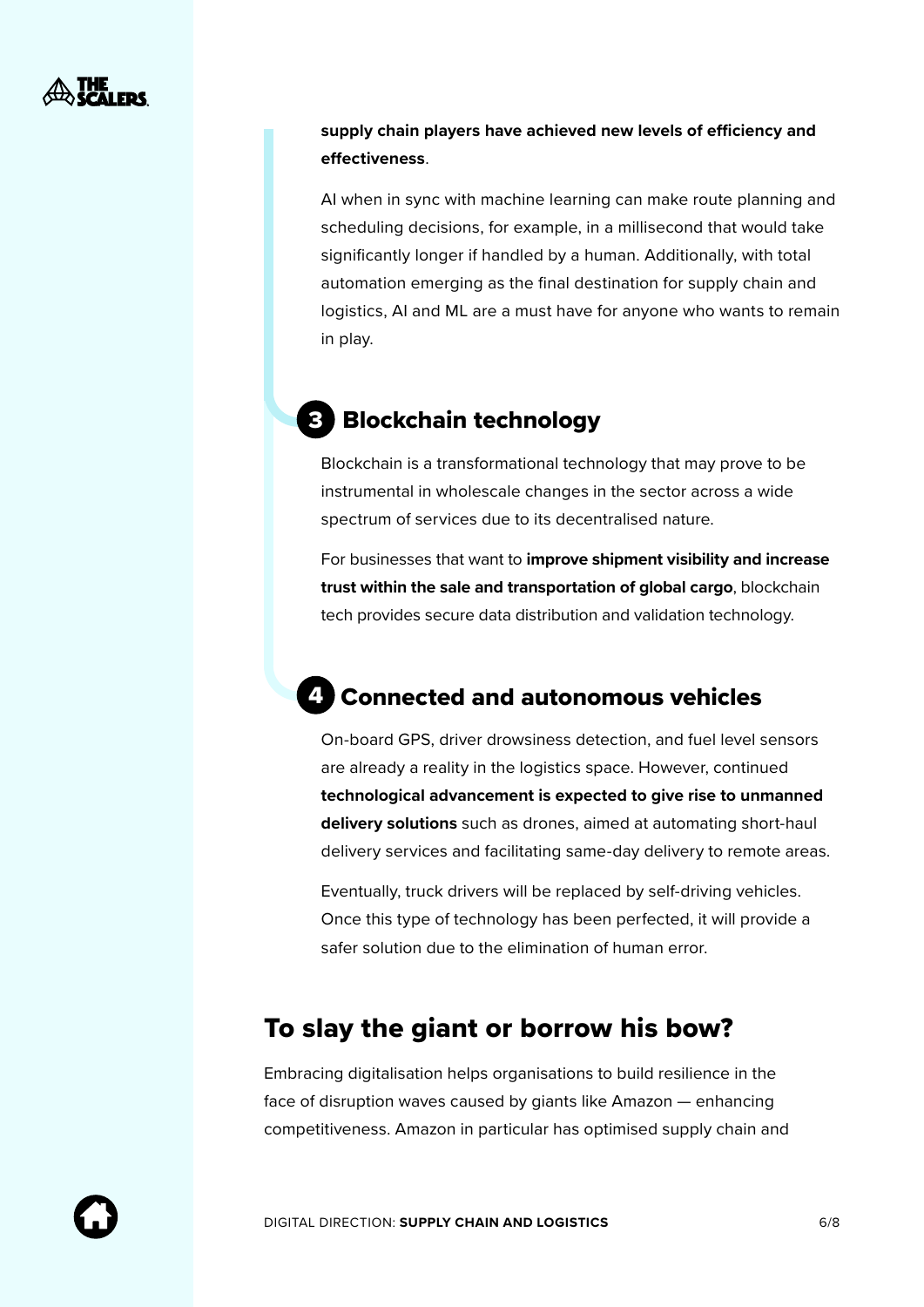<span id="page-6-0"></span>

logistics to a tremendous degree, pushing smaller players to invest in tech and solutions that facilitate the optimisation of their own operations to stay in the race. In essence, systems and processes need to be in place to **give a similar level of service to customers as they'd expect from Amazon, or third parties who utilise their fulfilment and distribution networks**.



**... logistics companies need to be ready for change.** 

## Conclusion

Ultimately, supply chain and logistics organisations **must emulate the major players and embrace wholescale digitalisation of processes** or get left behind.

But how?

- **Invest in Industry 4.0 technology**
- **Replace legacy tech with cloud-native architecture**
- **Build a digital-first internal culture**
- **Become a technology-driven business**
- **Obtain elite development talent**

With software development being so important, but with engineering skills shortages in Western Europe and North America taken into account — it's about finding the right solution to meet specific transformation requirements. For technology leaders, offshoring used to be about finding a price they couldn't get at home, whereas today it's about finding the skills and people they can't get at home.

| <b>S</b><br>ш | Digital Transformation Technologies and Predictions, Supply Chain Game Changer, 2020                 |
|---------------|------------------------------------------------------------------------------------------------------|
| $\cup$        | Digital Transformation In Logistics Industry, European Business Review, March 2021                   |
| $\alpha$      | What is Industry 4.0-the Industrial Internet of Things (IIoT)?, Epicor                               |
|               | How Disruption Accelerated Digital Supply Chain Transformation, Harvard Business Review, August 2021 |
|               | Supply Chain Digital Transformation, Gartner, May 2020                                               |